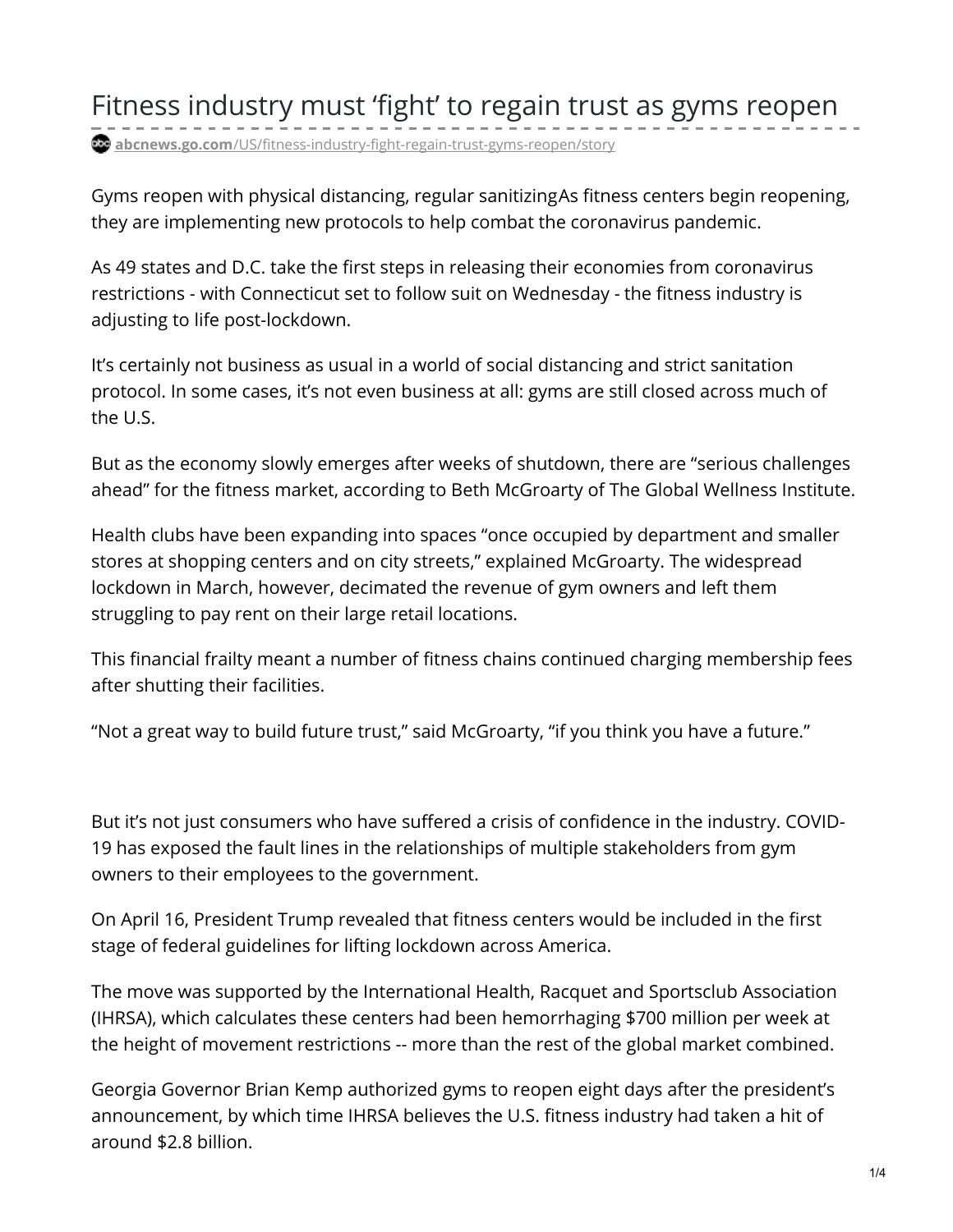Utah, Wyoming, Oklahoma, North Dakota, and all but a handful of counties in Tennessee and Iowa, followed Georgia's lead on May 1. Currently, around 20 states have allowed gyms to reopen.

But despite sanctions at both the state and the federal level -- along with the prospect of easing their financial woes -- some fitness chains appear cautious. COVID-19 has hit the U.S. harder than any other country, infecting 1.4 million people (compared to 4.7 million globally) and killing around 89,564.

Planet Fitness is enacting a "thoughtful and phased reopening approach," according to spokeswoman McCall Gosselin. The gym giant's first quarter fiscal results show net income has plummeted by 67%.

Its reopening strategy began on May 1, when just three clubs across Georgia and Utah resumed operations.

By May 13 -- by which point Arkansas, Missouri, Alaska, Mississippi, Alabama, and Arizona had also relaxed gym restrictions -- only 50 Planet Fitness locations had opened their doors.

A very different story is playing out in Virginia, where health club owner Merrill C. Hall has accused Governor Ralph Northam of "literally destroy[ing] my business" by keeping lockdown measures in place.

Gyms have been closed since Northam issued Executive Order 53 on March 23, shutting all recreational and entertainment businesses in the state. It was meant to expire after a month which led to Hall launching a lawsuit to challenge the order after it was extended to May 8.

Hall said time is of the essence, and calculates that the rent on his nine locations comes to around \$750,000 per month.

His attorneys argue that Executive Order 53 is an overreach of Northam's authority and "trample[s] upon fundamental rights and laws" of the Virginia Constitution. The case is being taken before the Virginia Supreme Court after a Circuit Court judge recently denied the challenge.

Governor Northam did not respond to requests for comment.

For now, gyms remain closed as Virginia moves towards the first phase of reopening its economy, though outdoor fitness classes will be permitted in certain areas of the state.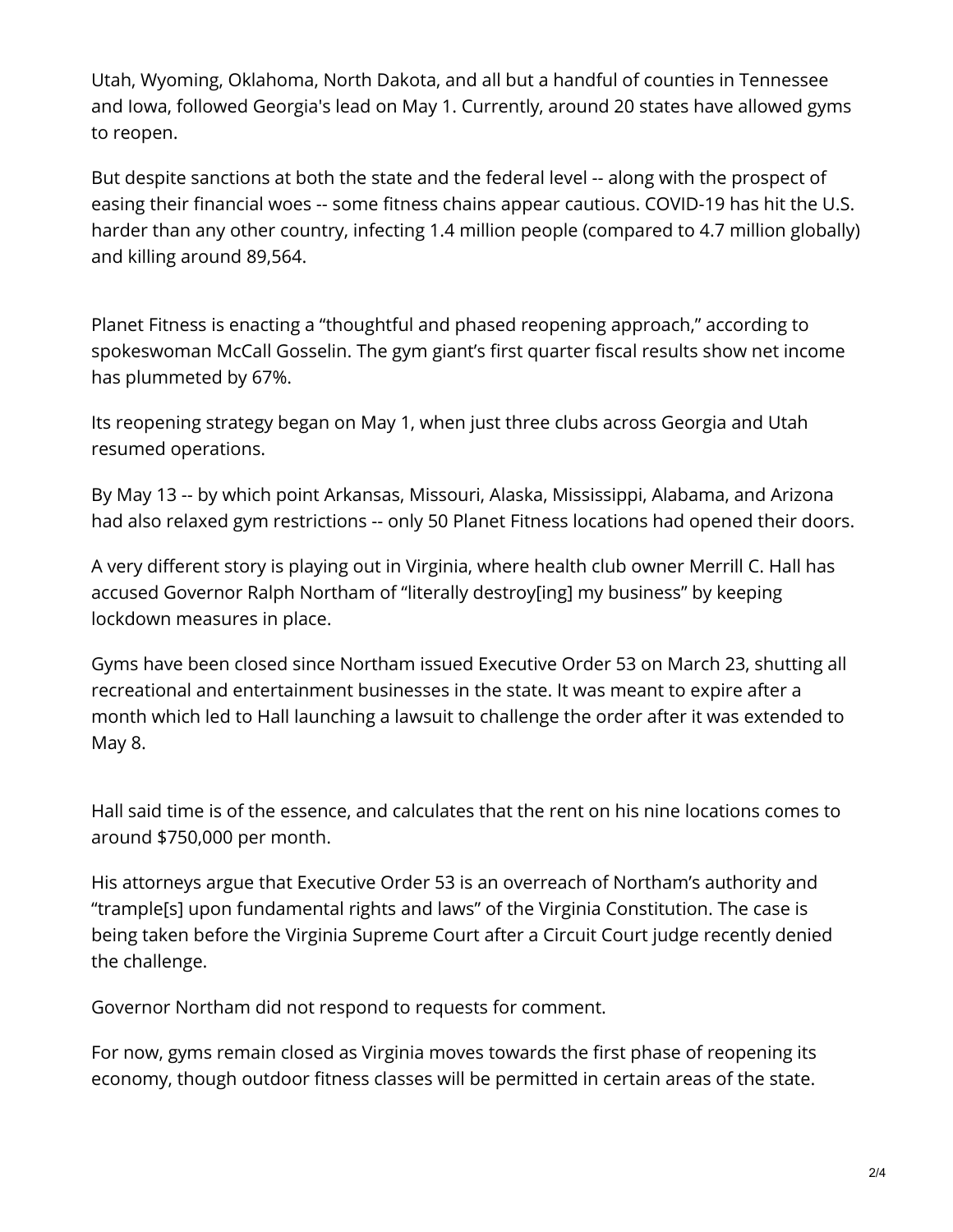Elsewhere, fitness chains have found themselves firmly on the defensive against government pressure. When a number of centers shut their doors while continuing to charge membership fees, they opened the door to social media scorn and a political backlash.

One such organization was Town Sports International (TSI), which upheld membership charges after its facilities shut on March 16. CEO Patrick Walsh initially attempted to reassure customers that their concerns would be addressed "once we're up and functionally running."

A multi-state coalition was formed after a public outcry, made up of the Attorneys General of New York, Washington, D.C. and Pennsylvania. In an open letter to TSI , they threatened to "take whatever steps are necessary to protect our citizens" if multiple policy changes didn't take place.

The company agreed to honor cancellation fees submitted by the end of April, issue credits for membership charges, and resolve individual complaints filed with the Attorneys General.

The Town Sports Team had earlier announced that membership charges would be frozen "at no cost to you" across all states as of April 8.

But some customers aren't satisfied with TSI's concessions. One member, Mary Namorato, is proceeding with a class action complaint that she filed against the gym giant in late March.

Her attorney, David Gottlieb of Wigdor LLP, downplayed TSI's membership freeze as a "transparent attempt to try and appear like it is doing the right thing, when it is actually doing the opposite."

"We believe hundreds of thousands of gym members are on a first of the month billing cycle, and by waiting until after [April 1] to make this change allowed them to collect tens of millions of dollars in additional membership fees," he explained to ABC News.

TSI was approached for comment but did not respond.

Membership charges have proven a particularly contentious, as well as litigious, issue across the U.S.

At least six major fitness chains are facing legal challenges from customers after allegedly charging fees during lockdown. The law firm Bursor & Fisher, P.A. is acting for plaintiffs against three of these companies: 24 Hour Fitness, Blink Fitness, and Fit Republic.

In one notable case, LA Fitness is being sued by a member who had belonged to the club for 14 years.